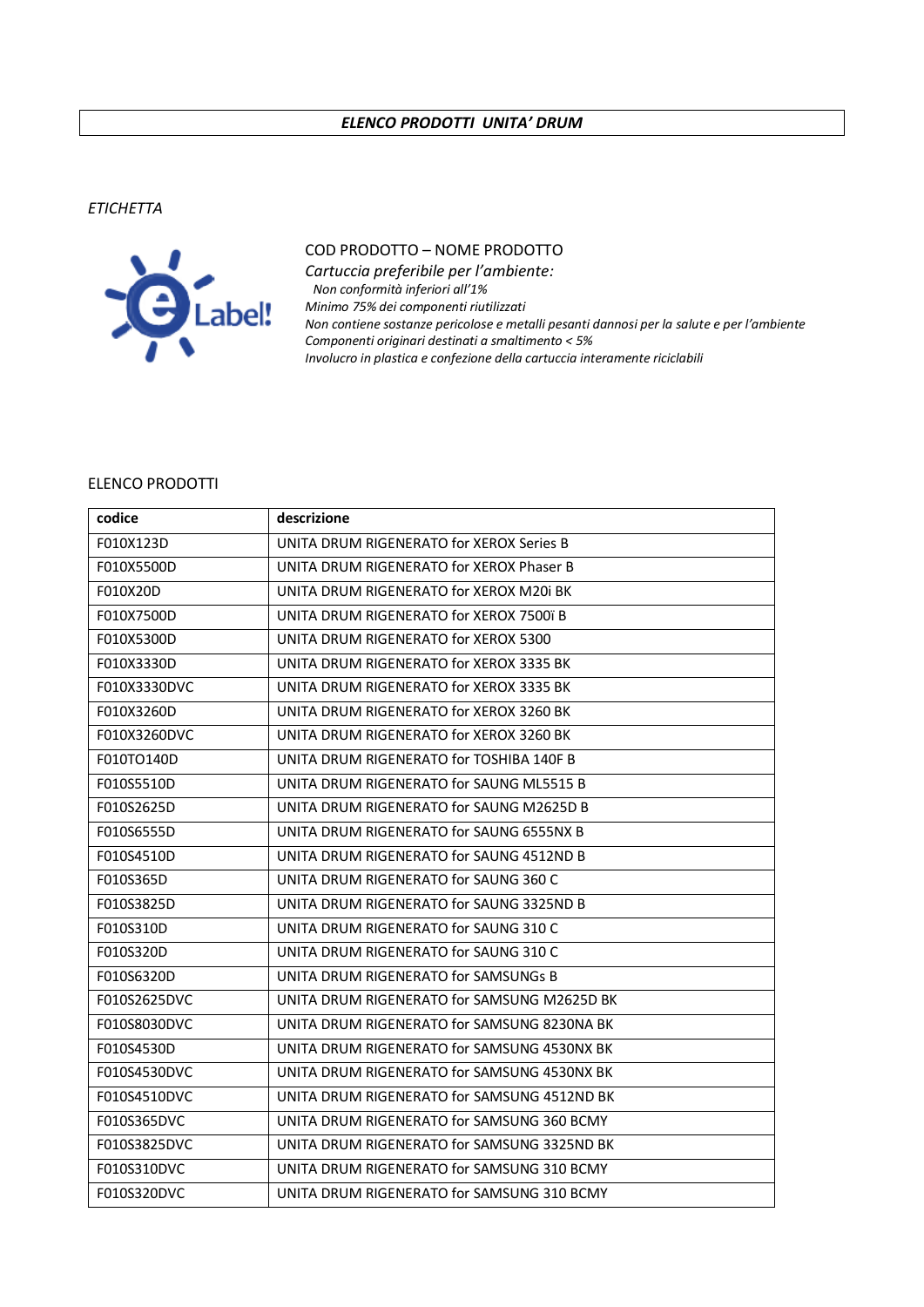| F010S4580D   | UNITA DRUM RIGENERATO for SAMSUNG 303 BK                |
|--------------|---------------------------------------------------------|
| F010S4580DVC | UNITA DRUM RIGENERATO for SAMSUNG 303 BK                |
| F010SG736D   | UNITA DRUM RIGENERATO for SAGEM MF3460 B                |
| F010SG370D   | UNITA DRUM RIGENERATO for SAGEM 5690 BK                 |
| F010SG756D   | UNITA DRUM RIGENERATO for SAGEM 325 BK                  |
| F010R1200D   | UNITA DRUM RIGENERATO for RICOH SP1200 B                |
| F010RI1700D  | UNITA DRUM RIGENERATO for RICOH 1750L BK                |
| F010R1195D   | UNITA DRUM RIGENERATO for RICOH 1195E BK                |
| F010R1190D   | UNITA DRUM RIGENERATO for RICOH 1190L BK                |
| F010L935DC   | UNITA DRUM RIGENERATO for PER LEXMARK C930 Series C-M-Y |
| F010L935DB   | UNITA DRUM RIGENERATO for PER LEXMARK C930 Series BK    |
| F010P2120DVC | UNITA DRUM RIGENERATO for PANASONIC MB2120 B            |
| F010P412DVC  | UNITA DRUM RIGENERATO for PANASONIC MB2010 B            |
| F010P401DVC  | UNITA DRUM RIGENERATO for PANASONIC FL401 BK            |
| F010P511D    | UNITA DRUM RIGENERATO for PANASONI 512 B                |
| F010P401D    | UNITA DRUM RIGENERATO for PANASONI 402 B                |
| F010P412D    | UNITA DRUM RIGENERATO for PANASON 2010 B                |
| F010OK712DY  | UNITA DRUM RIGENERATO for OKI ES7412 Y                  |
| F010OK712DM  | UNITA DRUM RIGENERATO for OKI ES7412 M                  |
| F010OK712DC  | UNITA DRUM RIGENERATO for OKI ES7412 C                  |
| F010OK712DB  | UNITA DRUM RIGENERATO for OKI ES7412 BK                 |
| F010OK612DY  | UNITA DRUM RIGENERATO for OKI ES6412 Y                  |
| F010OK612DM  | UNITA DRUM RIGENERATO for OKI ES6412 M                  |
| F010OK612DC  | UNITA DRUM RIGENERATO for OKI ES6412 C                  |
| F010OK612DB  | UNITA DRUM RIGENERATO for OKI ES6412 BK                 |
| F010OK9600DY | UNITA DRUM RIGENERATO for OKI C9600HDN Y                |
| F010OK9600DM | UNITA DRUM RIGENERATO for OKI C9600HDN M                |
| F010OK9600DC | UNITA DRUM RIGENERATO for OKI C9600HDN C                |
| F010OK9600DB | UNITA DRUM RIGENERATO for OKI C9600HDN B                |
| F010OK9300DY | UNITA DRUM RIGENERATO for OKI C9200 Y                   |
| F010OK9300DM | UNITA DRUM RIGENERATO for OKI C9200 M                   |
| F010OK9300DC | UNITA DRUM RIGENERATO for OKI C9200 C                   |
| F010OK9300DB | UNITA DRUM RIGENERATO for OKI C9200 BK                  |
| F010OK8600DY | UNITA DRUM RIGENERATO for OKI C8600C Y                  |
| F010OK8600DM | UNITA DRUM RIGENERATO for OKI C8600C M                  |
| F010OK8600DC | UNITA DRUM RIGENERATO for OKI C8600C C                  |
| F010OK8600DB | UNITA DRUM RIGENERATO for OKI C8600C B                  |
| F010OK822DY  | UNITA DRUM RIGENERATO for OKI C822dn Y                  |
| F010OK822DM  | UNITA DRUM RIGENERATO for OKI C822dn M                  |
| F010OK822DC  | UNITA DRUM RIGENERATO for OKI C822dn C                  |
| F010OK822DB  | UNITA DRUM RIGENERATO for OKI C822dn BK                 |
| F010OK5750DY | UNITA DRUM RIGENERATO for OKI C5600 Y                   |
| F010OK5800DY | UNITA DRUM RIGENERATO for OKI C5600 Y                   |
| F010OK5850DY | UNITA DRUM RIGENERATO for OKI C5600 Y                   |
| F010OK610DY  | UNITA DRUM RIGENERATO for OKI C5600 Y                   |
| F010OK6410DY | UNITA DRUM RIGENERATO for OKI C5600 Y                   |
|              |                                                         |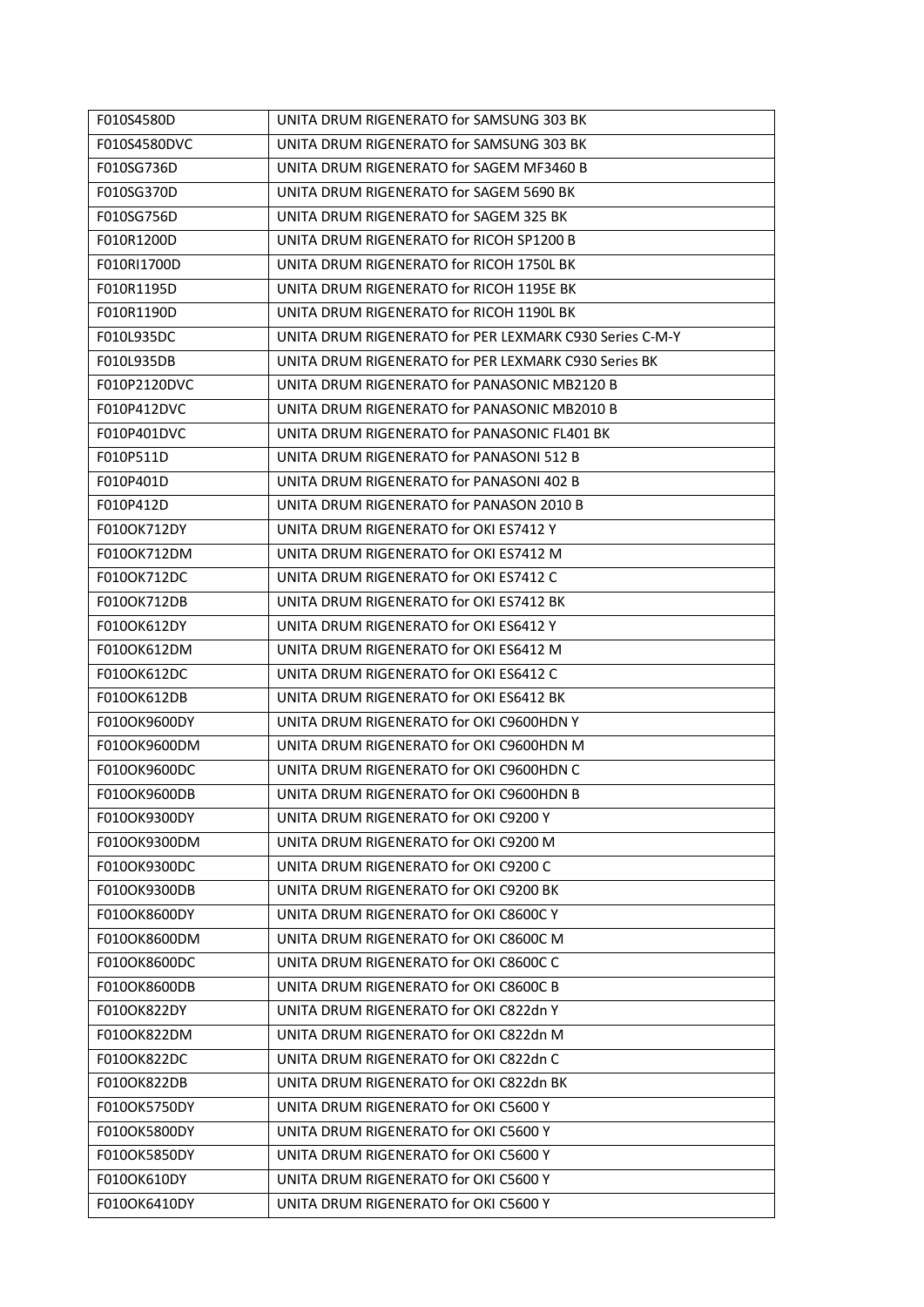| F010OK5750DM  | UNITA DRUM RIGENERATO for OKI C5600 M    |
|---------------|------------------------------------------|
| F010OK5800DM  | UNITA DRUM RIGENERATO for OKI C5600 M    |
| F010OK5850DM  | UNITA DRUM RIGENERATO for OKI C5600 M    |
| F010OK610DM   | UNITA DRUM RIGENERATO for OKI C5600 M    |
| F010OK6410DM  | UNITA DRUM RIGENERATO for OKI C5600 M    |
| F010OK5750DC  | UNITA DRUM RIGENERATO for OKI C5600 C    |
| F010OK5800DC  | UNITA DRUM RIGENERATO for OKI C5600 C    |
| F010OK5850DC  | UNITA DRUM RIGENERATO for OKI C5600 C    |
| F010OK610DC   | UNITA DRUM RIGENERATO for OKI C5600 C    |
| F010OK6410DC  | UNITA DRUM RIGENERATO for OKI C5600 C    |
| F010OK5750DB  | UNITA DRUM RIGENERATO for OKI C5600 BK   |
| F010OK5800DB  | UNITA DRUM RIGENERATO for OKI C5600 BK   |
| F010OK5850DB  | UNITA DRUM RIGENERATO for OKI C5600 BK   |
| F010OK610DB   | UNITA DRUM RIGENERATO for OKI C5600 BK   |
| F010OK6410DB  | UNITA DRUM RIGENERATO for OKI C5600 BK   |
| F010OK3400DY  | UNITA DRUM RIGENERATO for OKI C3400 Y    |
| F010OK3400DM  | UNITA DRUM RIGENERATO for OKI C3400 M    |
| F010OK3400DC  | UNITA DRUM RIGENERATO for OKI C3400 C    |
| F010OK3400DB  | UNITA DRUM RIGENERATO for OKI C3400 BK   |
| F010OK5100YD  | UNITA DRUM RIGENERATO for OKI C3200N Y   |
| F010OK5100MD  | UNITA DRUM RIGENERATO for OKI C3200N M   |
| F010OK5100CD  | UNITA DRUM RIGENERATO for OKI C3200N C   |
| F010OK5100BD  | UNITA DRUM RIGENERATO for OKI C3200N BK  |
| F010OK930D    | UNITA DRUM RIGENERATO for OKI B930DTN BK |
| F010OK4400D   | UNITA DRUM RIGENERATO for OKI B4550 BK   |
| F010OK4400DVC | UNITA DRUM RIGENERATO for OKI B4550 BK   |
| F010OK4520D   | UNITA DRUM RIGENERATO for OKI B4525MFP B |
| F010OK410D    | UNITA DRUM RIGENERATO for OKI B420D BK   |
| F010OK410DVC  | UNITA DRUM RIGENERATO for OKI B420D BK   |
| F010OK4100D   | UNITA DRUM RIGENERATO for OKI B4200 BK   |
| F010OK401D    | UNITA DRUM RIGENERATO for OKI B412 BK    |
| F010OK401DVC  | UNITA DRUM RIGENERATO for OKI B412 BK    |
| F010OK411D    | UNITA DRUM RIGENERATO for OKI B412 BK    |
| F010OK411DVC  | UNITA DRUM RIGENERATO for OKI B412 BK    |
| F010OK851DY   | UNITA DRUM RIGENERATO for OKI 851CDTN Y  |
| F010OK851DM   | UNITA DRUM RIGENERATO for OKI 851CDTN M  |
| F010OK851DC   | UNITA DRUM RIGENERATO for OKI 851CDTN C  |
| F010OK851DB   | UNITA DRUM RIGENERATO for OKI 851CDTN B  |
| F010OK8460DY  | UNITA DRUM RIGENERATO for OKI 8460CDTN Y |
| F010OK8460DM  | UNITA DRUM RIGENERATO for OKI 8460CDTN M |
| F010OK8460DC  | UNITA DRUM RIGENERATO for OKI 8460CDTN C |
| F010OK8460DB  | UNITA DRUM RIGENERATO for OKI 8460CDTN B |
| F010OK9410DB  | UNITA DRUM RIGENERATO for OKI 44035524 B |
| F010OK9410DC  | UNITA DRUM RIGENERATO for OKI 44035523 C |
| F010OK9410DM  | UNITA DRUM RIGENERATO for OKI 44035522 M |
| F010OK9410DY  | UNITA DRUM RIGENERATO for OKI 44035521 Y |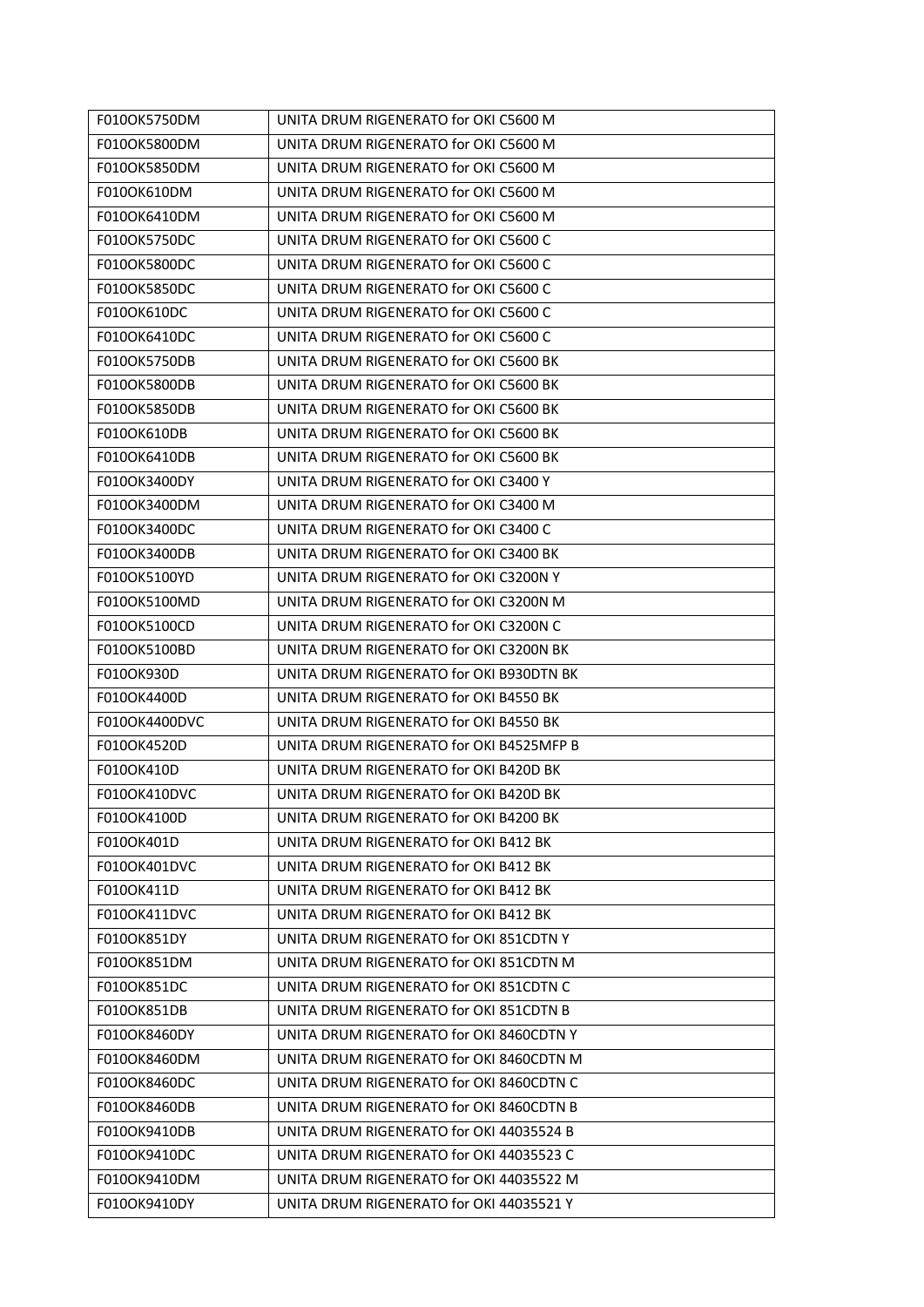| F010OK4131D   | UNITA DRUM RIGENERATO for OKI 4161MFP BK            |
|---------------|-----------------------------------------------------|
| F010OK400800D | UNITA DRUM RIGENERATO for OKI 150 BK                |
| F010OK14D     | UNITA DRUM RIGENERATO for OKI 14EX BK               |
| F010OK10D     | UNITA DRUM RIGENERATO for OKI 10I BK                |
| F010OK400ED   | UNITA DRUM RIGENERATO for OKI 1000 BK               |
| F010M4650DY   | UNITA DRUM RIGENERATO for MINOLTAS Y                |
| F010M4650DM   | UNITA DRUM RIGENERATO for MINOLTAs M                |
| F010M4650DC   | UNITA DRUM RIGENERATO for MINOLTAS C                |
| F010M4650DB   | UNITA DRUM RIGENERATO for MINOLTAs B                |
| F010M1300D    | UNITA DRUM RIGENERATO for MINOLTA 1300 B            |
| F010LX850D    | UNITA DRUM RIGENERATO for LEXMARK X852 B            |
| F010L850D     | UNITA DRUM RIGENERATO for LEXMARK W850 B            |
| F010D2330D    | UNITA DRUM RIGENERATO for LEXMARK Optra E260, E260D |
| F010L810D     | UNITA DRUM RIGENERATO for LEXMARK MS810dtn BK       |
| F010L321DVC   | UNITA DRUM RIGENERATO for LEXMARK MS321dn BK        |
| F010L410DVC   | UNITA DRUM RIGENERATO for LEXMARK MS310dn BK        |
| F010LE260D    | UNITA DRUM RIGENERATO for LEXMARK E260 B            |
| F010L250DVC   | UNITA DRUM RIGENERATO for LEXMARK E250DN BK         |
| F010LE250D    | UNITA DRUM RIGENERATO for LEXMARK E250 B            |
| F010L230DVC   | UNITA DRUM RIGENERATO for LEXMARK E232 BK           |
| F010LE230D    | UNITA DRUM RIGENERATO for LEXMARK E232 B            |
| F010LE120D    | UNITA DRUM RIGENERATO for LEXMARK E120 B            |
| F010L410D     | UNITA DRUM RIGENERATO for LEXMARK 410d B            |
| F010L321D     | UNITA DRUM RIGENERATO for LEXMARK 321 B             |
| F010IBOKD     | UNITA DRUM RIGENERATO for LEMARK Tally B            |
| F010L840D     | UNITA DRUM RIGENERATO for LEARK W840 B              |
| F012KY150DVC  | UNITA DRUM RIGENERATO for KYOCERA FS1300 BK         |
| F012KY1110DVC | UNITA DRUM RIGENERATO for KYOCERA FS1061N BK        |
| F010H430DVC   | UNITA DRUM RIGENERATO for HP MFP BK                 |
| F010H203D     | UNITA DRUM RIGENERATO for HP M203d BK               |
| F010H203DVC   | UNITA DRUM RIGENERATO for HP M203d BK               |
| F010H102D     | UNITA DRUM RIGENERATO for HP M102A BK               |
| F010H102DVC   | UNITA DRUM RIGENERATO for HP M102A BK               |
| F010H6015DY   | UNITA DRUM RIGENERATO for HP CP6015DE Y             |
| F010H6015DM   | UNITA DRUM RIGENERATO for HP CP6015DE M             |
| F010H6015DC   | UNITA DRUM RIGENERATO for HP CP6015DE C             |
| F010H6015DB   | UNITA DRUM RIGENERATO for HP CP6015DE BK            |
| F010H1025D    | UNITA DRUM RIGENERATO for HP C1000 BCMY             |
| F010H1025DVC  | UNITA DRUM RIGENERATO for HP C1000 BCMY             |
| F010HP2500D   | UNITA DRUM RIGENERATO for HP 1500 BCMY              |
| F010EP5700D   | UNITA DRUM RIGENERATO for EPSON5700 B               |
| F010EP900D    | UNITA DRUM RIGENERATO for EPSON C900N C             |
| F010E3900DY   | UNITA DRUM RIGENERATO for EPSON C3900TN Y           |
| F010E3900DM   | UNITA DRUM RIGENERATO for EPSON C3900TN M           |
| F010E3900DC   | UNITA DRUM RIGENERATO for EPSON C3900TN C           |
| F010E3900DB   | UNITA DRUM RIGENERATO for EPSON C3900TN BK          |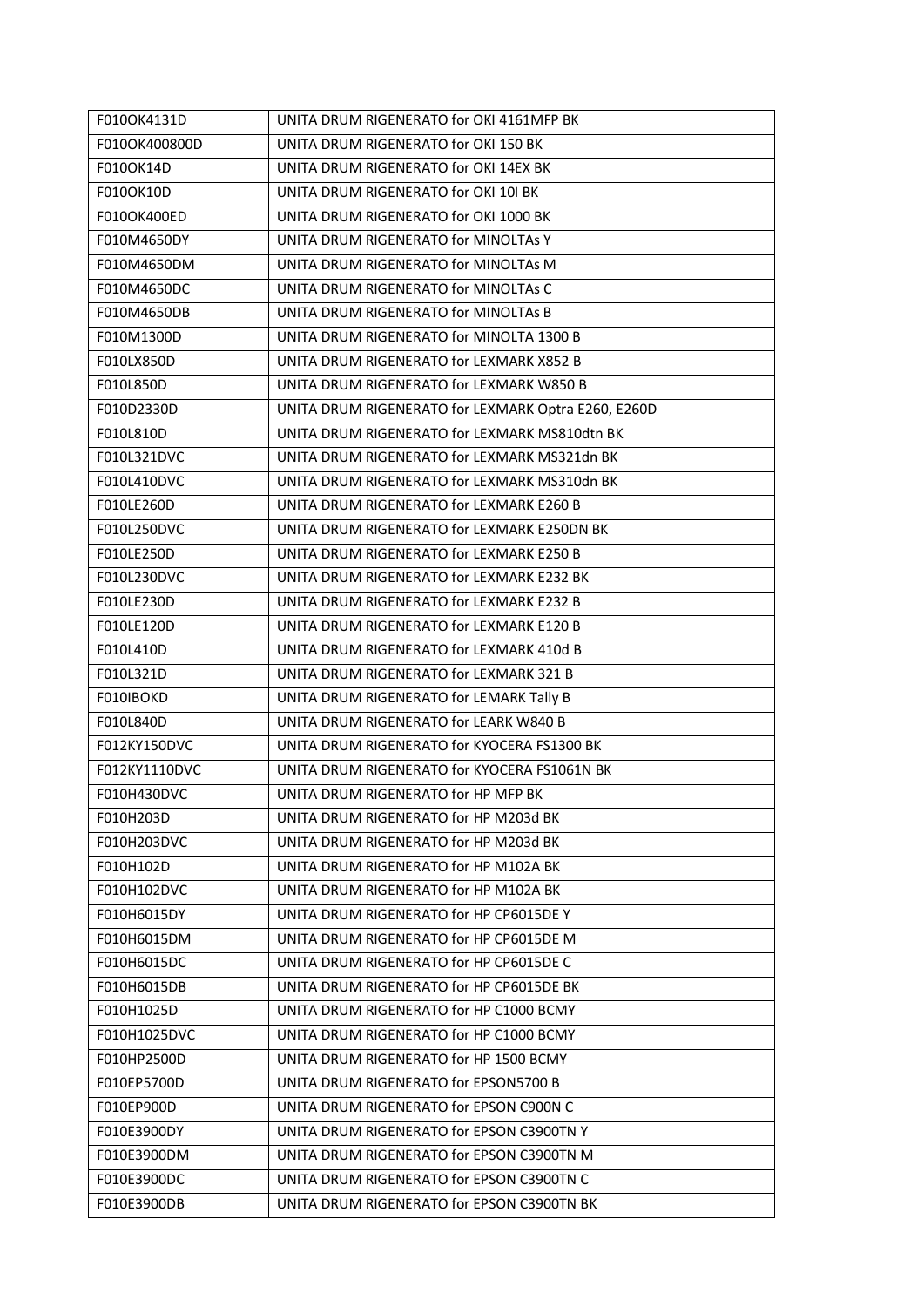| F010EP1000D    | UNITA DRUM RIGENERATO for EPSON C1000N B     |
|----------------|----------------------------------------------|
| F010E6200DVC   | UNITA DRUM RIGENERATO for EPSON 6200L BK     |
| F010EP6200D    | UNITA DRUM RIGENERATO for EPSON 6200L BK     |
| F010EP5500D    | UNITA DRUM RIGENERATO for EPSON 5500W B      |
| F012C2535D     | UNITA DRUM RIGENERATO for CANON IR2530 BK    |
| F012C2230D     | UNITA DRUM RIGENERATO for CANON IR2230 B     |
| F012C2200D     | UNITA DRUM RIGENERATO for CANON IR2200 BK    |
| F012C2016D     | UNITA DRUM RIGENERATO for CANON IR2016 BK    |
| F012C1600D     | UNITA DRUM RIGENERATO for CANON IR1600 BK    |
| F010OK301D     | UNITA DRUM RIGENERATO for C511 MC362 C       |
| F010B8260DVC   | UNITA DRUM RIGENERATO for BROTHER L8260C BK  |
| F010B3400DVC   | UNITA DRUM RIGENERATO for BROTHER L5100DN BK |
| F010B2400DVC   | UNITA DRUM RIGENERATO for BROTHER L2350DN BK |
| F010B2300DVC   | UNITA DRUM RIGENERATO for BROTHER L2340DW BK |
| F010B3040DC    | UNITA DRUM RIGENERATO for BROTHER HL CMY     |
| F010BR8000D    | UNITA DRUM RIGENERATO for BROTHER Fax BK     |
| F010B8260D     | UNITA DRUM RIGENERATO for BROTHER 8260 B     |
| F010B8250D     | UNITA DRUM RIGENERATO for BROTHER 8250 C     |
| F010BR200D     | UNITA DRUM RIGENERATO for BROTHER 730 BK     |
| F010B5500D     | UNITA DRUM RIGENERATO for BROTHER 7050 B     |
| F010BR4100D    | UNITA DRUM RIGENERATO for BROTHER 6050 B     |
| F010B3300DVC   | UNITA DRUM RIGENERATO for BROTHER 5450DN BK  |
| F010B3300D     | UNITA DRUM RIGENERATO for BROTHER 5450 B     |
| F010B3100DVC   | UNITA DRUM RIGENERATO for BROTHER 5240L BK   |
| F010B3100DVCU  | UNITA DRUM RIGENERATO for BROTHER 5240L BK   |
| F010B3200DVC   | UNITA DRUM RIGENERATO for BROTHER 5240L BK   |
| F010BR3100D    | UNITA DRUM RIGENERATO for BROTHER 5240 B     |
| F010BR3200D    | UNITA DRUM RIGENERATO for BROTHER 5240 B     |
| F010B3400D     | UNITA DRUM RIGENERATO for BROTHER 5100 B     |
| F010B4140D     | UNITA DRUM RIGENERATO for BROTHER 4140 C     |
| F010B4000D     | UNITA DRUM RIGENERATO for BROTHER 4040 B     |
| F010BDR243CLVC | UNITA DRUM RIGENERATO for BROTHER 3200 BCMY  |
| F010B3140DC    | UNITA DRUM RIGENERATO for BROTHER 3150 C     |
| F010B3140DVCB  | UNITA DRUM RIGENERATO for BROTHER 3142CDW BK |
| F010B3140DB    | UNITA DRUM RIGENERATO for BROTHER 3142 B     |
| F010B3140DVCC  | UNITA DRUM RIGENERATO for BROTHER 3140C CMY  |
| F010B3140DK    | UNITA DRUM RIGENERATO for BROTHER 3140 C     |
| F010B3140DVCK  | UNITA DRUM RIGENERATO for BROTHER 3140 BCMY  |
| F010B3040D     | UNITA DRUM RIGENERATO for BROTHER 3070 B     |
| F010B2300D     | UNITA DRUM RIGENERATO for BROTHER 2340 B     |
| F010B2100DVC   | UNITA DRUM RIGENERATO for BROTHER 2150 BK    |
| F010BR2100D    | UNITA DRUM RIGENERATO for BROTHER 2150 B     |
| F010B2200DVC   | UNITA DRUM RIGENERATO for BROTHER 2135 BK    |
| F010B2200D     | UNITA DRUM RIGENERATO for BROTHER 2135 B     |
| F010B2000DVCU  | UNITA DRUM RIGENERATO for BROTHER 2035 BK    |
| F010B2005DVC   | UNITA DRUM RIGENERATO for BROTHER 2035 BK    |
|                |                                              |